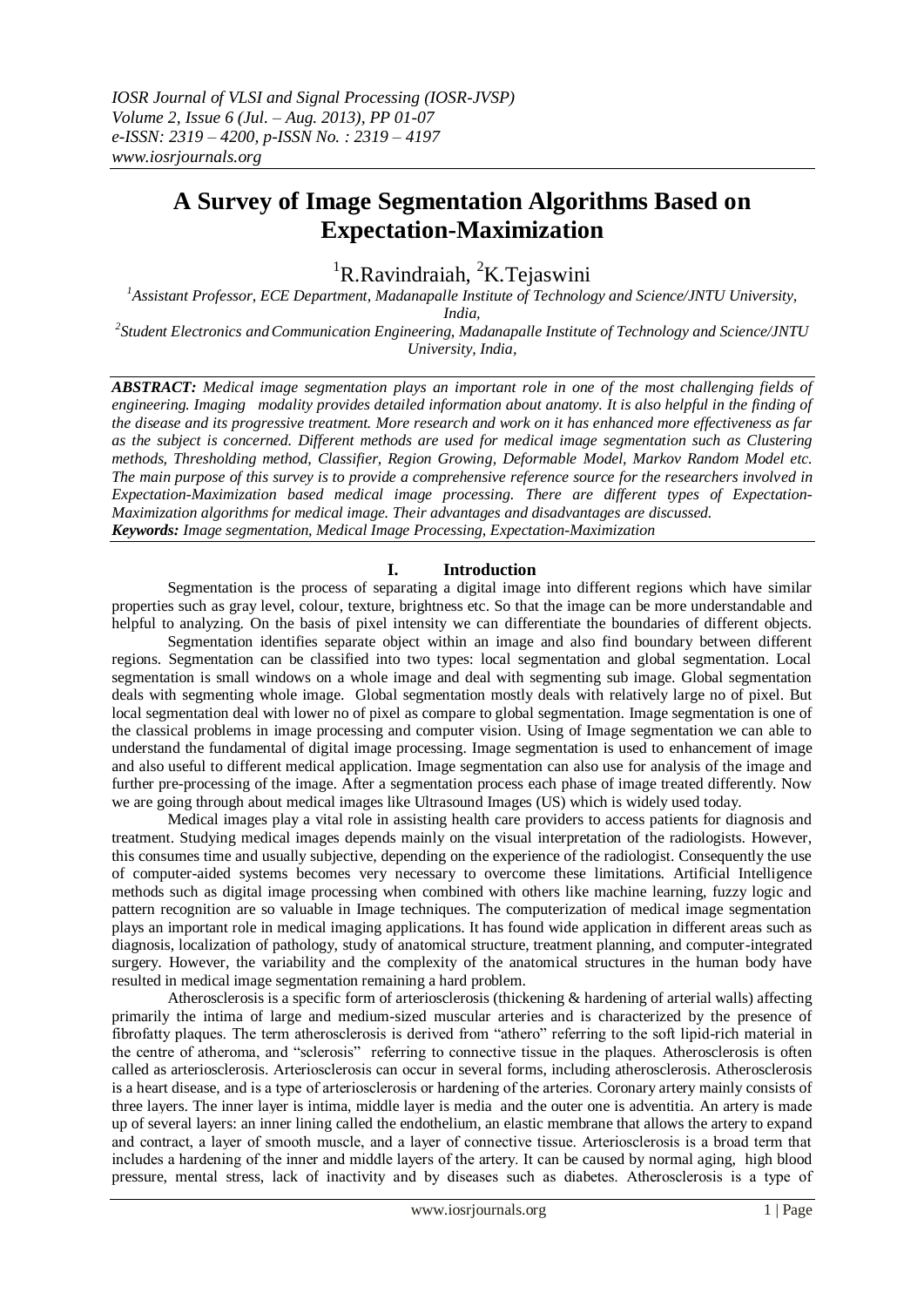arteriosclerosis that affects only the inner lining of an artery. It is characterized by plaque deposits that block the flow of blood. Plaque is made of fatty substances, cholesterol, waste products from the cells, calcium, and fibrin, а stringy material that helps clot blood. The plaque formation process stimulates the cells of the artery wall to produce substances that accumulate in the inner layer. Fat builds up within these cells and around them, and they form connective tissue and calcium. The inner layer of the artery wall thickens, thе artery's diameter is reduced, and blood flow and oxygen delivery are decreased. Plaques cаn rupture, causing the sudden formation of a blood clot (thrombosis). Atherosclerosis can cause a heart attack if it completely blocks the blood flow in the heart (coronary) arteries. It can cause a stroke if it completely blocks the brain (carotid) arteries.

Atherosclerosis cаn also occur in the arteries of the neck, kidneys, thighs, and arms, causing kidney failure or gangrene and amputation.



Different types of Expectation-Maximization Algorithms

- 
- 1. Expectation Maximization<br>2. Gaussian Mixer Model Ex 2. Gaussian Mixer Model Expectation maximization
- 3. Diffused Expectation Maximization
- 4. Adaptive Distance Expectation Maximization
- 5. Multiresolution Diffused Expectation Maximization
- 6. Neighborhood Expectation Maximization)
- 7. Variational Expectation Maximization

## **II. Expectation-Maximization (EM)**

The EM (expectation-maximization) algorithm is an iterative approach to compute maximumlikelihood estimates when the observations are incomplete. Expectation Maximization (EM) is one of the most common algorithms used for density estimation of data points in an unsupervised setting. The expectation maximization (EM) algorithm introduced by Dempster (1977) for maximization likelihood functions with missing data. This algorithm is a popular tool for simplifying difficult maximum likelihood problems. It has two steps; in E-step we compute the expectation and in M-step the maximization of the last step is done and iteration EM-steps continue until convergence occur. The EM algorithm is used for the research of the parameter achieving the maximum likelihood. The criteria of stop of the algorithm, is either a maximum number of iterations to limit the time of calculation, either a lower mistake. It is put easily in application because it leans on the calculation of the complete data.

1. Initialize

$$
\theta^{(0)} = (p_1^{(0)}, \dots, p_k^{(0)}, m_1^{(0)}, \dots, m_k^{(0)}, D_1^{(0)}, \dots, D_k^{(0)})
$$
\n<sup>(1)</sup>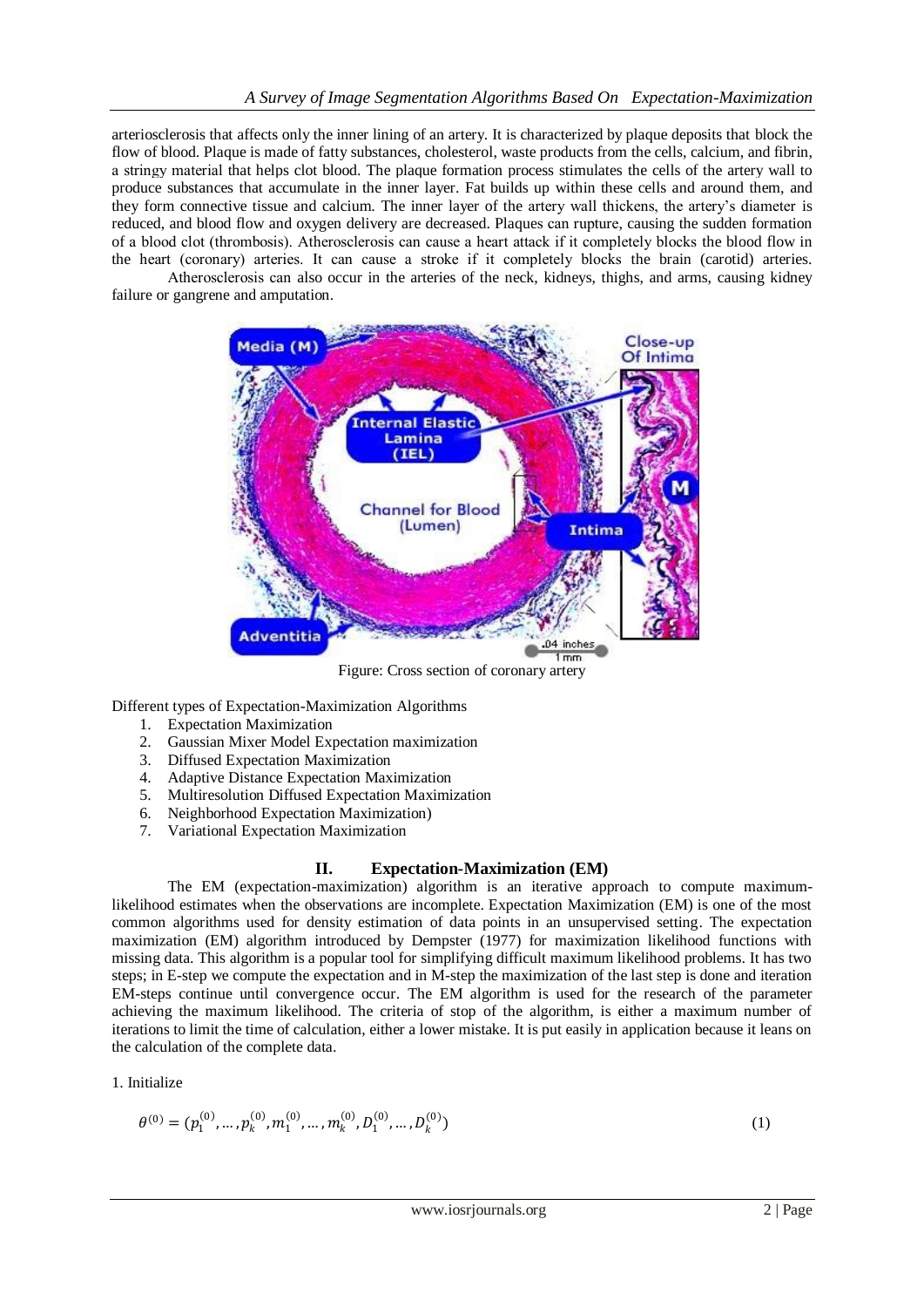2. (E-step) Compute

$$
P^{(r+1)}(i|x_s) = \frac{p_i^{(r)} N(x_s | m_i^{(r)} p_i^{(r)})}{\sum_{i=1}^k p_i^{(r)} N(x_s | m_i^{(r)} p_i^{(r)})}
$$
(2)

3. (M-step) Compute

$$
m_i^{\gamma(r+1)} = \frac{\sum_{s=1}^n p^{(r+1)(i|_{x_s})x_s}}{\sum_{s=1}^n p^{(r+1)}(i|_{x_s})}
$$
(3)

$$
D_i^{\lambda 2(r+1)} = \frac{\sum_{s=1}^n P^{(r+1)}(i|x_s)(x_s - m_i^{\lambda(r+1)})^2}{\sum_{s=1}^n P^{(r+1)}(i|x_s)}
$$
(4)

$$
p_i^{\wedge (r+1)} = \frac{1}{n} \sum_{s=1}^n p^{(r+1)}(i | x_s)
$$
 (5)

4. Iterate steps 2 and 3 until convergence.

The drawback of EM is, it does not directly incorporate spatial modeling and can therefore be sensitive to noise and intensity inhomogeneities.

#### **2.1 Gaussian Mixer Model Expectation Maximization (GMM-EM)**

The application of standard GMM (using a grey level as a single feature of pixel) yields a good segmentation of pixels inside regions and pixels of contours. However, it includes a bad clustering of noisy pixels of white region. This clustering drawback is essentially due to the only utilization of the intrinsic feature of pixel to be classified (gray level) without take into account the information relative to spatial position in the image. This information turns out to be important in the segmentation context. Image is a matrix within which each element is a pixel. The value of the pixel is a number that shows intensity or color of the image. Let X be a random variable that takes these values. For a probability model determination, we can suppose to have mixture of Gaussian distribution as the following form:

$$
f(x) = \sum_{i=1}^{k} p_i N(x \mid \mu_i, \sigma_i^2)
$$
 (6)

Where k is the number of components or regions and  $p_i > 0$  are weights such that  $\sum_{i=1}^{k} p_i = 1$ ,

$$
N(\mu_i, \sigma_i^2) = \frac{1}{\sigma \sqrt{2\pi}} \exp[\widehat{\mathbb{E}} \frac{-(x - \mu_i)^2}{2\sigma^2}]
$$
 (7)

Where  $\mu_i$ ,  $\sigma_i^2$  are mean and standard deviation of class i. For a given image X, the lattice data are the values of pixels. However, the parameters are  $=(p_1, \ldots, p_k, \mu_1, \ldots, \mu_k, \sigma_1^2, \ldots, \sigma_k^2)$ .

The application of the GMM segmentation algorithm can generate a good classification of the internal pixels to the regions as well as the noisy pixels, but produces a deterioration of the contours between the two regions. Of this study the advantage and the inconvenient of the use of the grey level and the spatial feature for the noise and the contours classification.

#### **2.2 Diffused Expectation Maximization (DEM)**

The DEM algorithm is different from previously proposed methods. Several methods have tried to incorporate within the EM algorithm a prior term in order to maximise a log posterior probability instead of loglikelihood, thus leading to quite complex EM steps [1]. Alternatively, Haker et al. [2] compute an initial posterior probability map, through some kind of classification (e.g., clustering), followed by anisotropic diffusion on such map in order to account for spatial constraints among sites; clearly, in this way final results strictly depend upon the goodness of the initial labelling. Here, we follow a different approach: we operate on the maximisation of the log-likelihood function, and spatial context is implicitly accounted for via label diffusion along maximisation. As a result we obtain a quite simple but effective segmentation algorithm, which can be easily interpreted in terms of a competition/cooperation scheme on the *k* label probability planes: the E and M steps implement a competition among the different labels at site *i*, while the D-step can be considered as a cooperation step among sites on the same plane. Its flexibility makes it suitable for any type of application.

The DEM algorithm generally uses to measure the similarity between an individual and a class given by its center, a distance that grants the same importance to the different attributes took in account in the process of classification. To introduce the adaptive effect as for the selection of the attributes, we propose to use a dynamic distance and weighted derivative of the Euclidian distance. This new distance is given by the equation: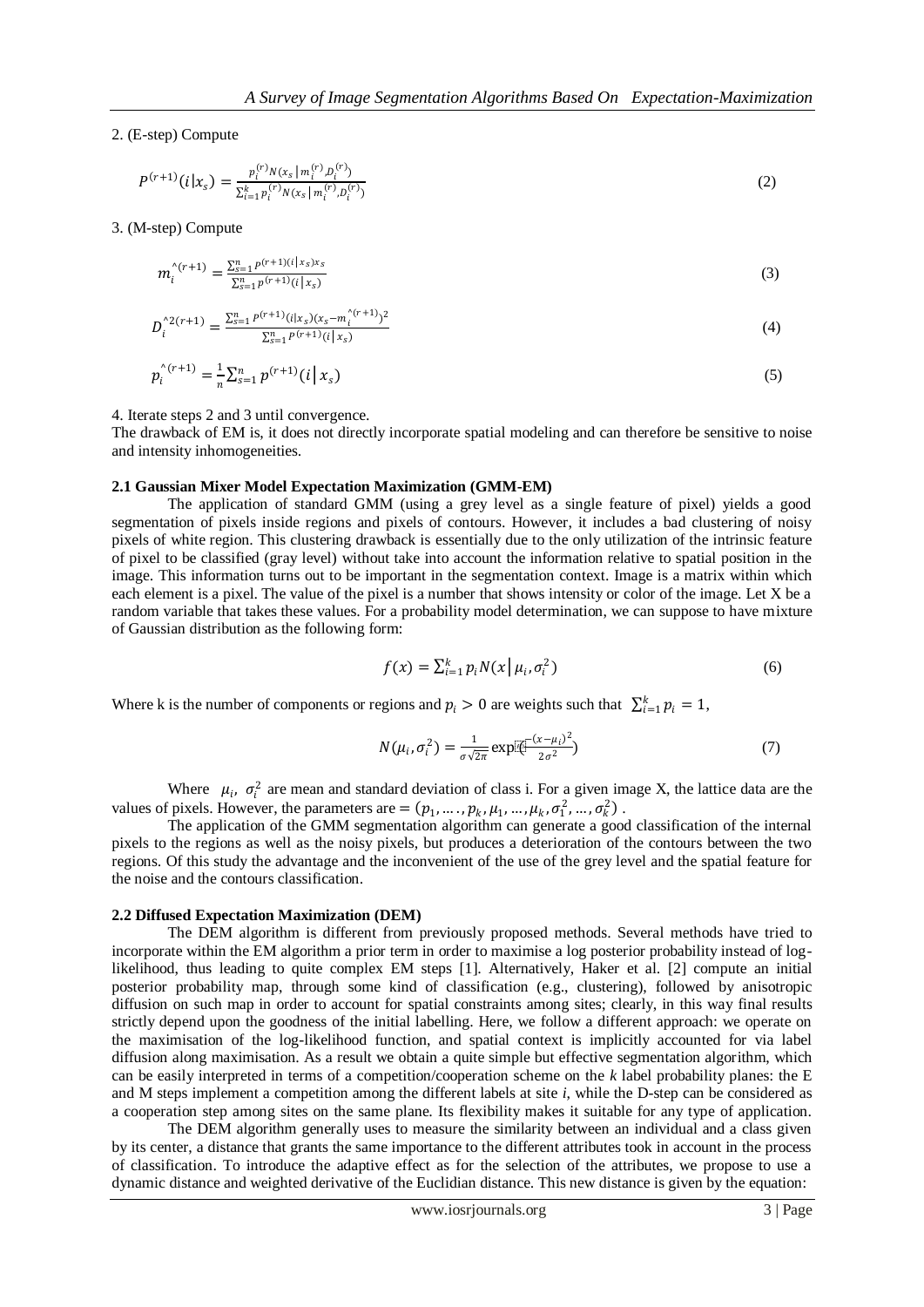$$
D(xj, vj) = (1 - pj)(xj^{NG} - vj^{NG})^2 + pj(xj^{spatial} - vj^{spatial})^2
$$
\n(8)

D is a bidimensional distance based on the two NG and Spatial attributes. In this equation, the weight p i permits to control the importance of every attribute for the classification of the pixel  $xi$ . So if the  $pi$  is thigh we privileges the spatial attribute otherwise one privileges the gray level. The term  $pi$  must be calculated for every pixel to classify according to its spatial configuration in the image. , we can deduct that the weight  $p_i$  must be maximized (tender verse 1) when the pixel to classify is a PR or a PB, because the decision of its adherence to the different classes must be taken only on the basis of the spatial attribute. However this  $p_i$  must be minimized (tender verse 0) in case of a PC or a NNP because the gray level in these cases is going to constitute a good criteria of classification. Advantage of the DEM is the regions to be segmented usually resides at different scales. The drawback of DEM is for e.g. points in almost uniform regions have longer interaction range than those in weak texture, and, moreover such range depends on the scale on which the analysis is performed [3]. Then the problem arises on which is the optimal scale at which segmentation must be carried out: a low resolution might result in a too coarse segmentation, with different regions merged together, whereas a high resolution, on the contrary could result in many fragmented images and involves a heavy computational load.

## **2.3 Adaptive Distance Expectation Maximization (ADEM)**

The complementarity of the level of gray and the average of the gray levels with regard to the classification can let consider an use joined of these two describers in the image segmentation with the help of the EM method. In this section

We present a new version of the EM baptized Adaptive Distance EM (ADEM) that enrolls in this direction. This version tried to take advantage of the advantages of the two aforesaid features while avoiding their inconveniences and this while using an adaptive manner one or the other according to the spatial configuration of the pixel to classify. In the setting of our work, we distinguished four possible spatial configurations for the pixels asking for each a specific choice of the criteria of classification. These configurations are the following:

- PR : Pixel which belongs to a region
- PC : Pixel which belongs to a contour,

• NP : Noisy pixel,

• NNP : Neighbour of Noisy Pixel.

Formally, the different spatial configurations are characterized by the two statistical descriptors presented as follows:

The standard deviation (σ) characterizes the dynamics of distribution around the pixel to be classified. This attribute is calculated as follows:

$$
\sigma(xj) = \sqrt{\frac{1}{N} \sum_{k=1}^{N} (xk - \mu(xj))^2}
$$
\n(9)

The NCN: represents the closest neighbours number in term of grey level regarding the considered pixel. It's defined as follows:

$$
NCN(x_j) = \text{card}\{x_p \in \text{neighborhood}(x_j) / \big| x_p - x_j \big| < S\} \tag{10}
$$

S designates a threshold which is generally chosen in year empiric manner. From thesis two descriptors we can characterize the different spatial configurations possible of the pixels. In case of a PR the standard deviation is generally Low, it is null for the constant regions. However the becomes high for gthe PC, NP and NNP. The distinction between these three configurations is made by using the NCN feature, which is generally low for a NP, moderate for a PC and high for a NNP. The classification of a PR or a PB must privilege the spatial attribute because the decision must be taken on the basis of the information of its neighborhood. On the other hand the classification of a PC or a NCN must privilege the level of gray of the pixel (NG) respectively to preserve the contours and to avoid the influence of the noise. The choice of the criteria of classification as well as the characterizations of the spatial configurations are summarized .The segmentation consists in delimiting the three cerebral structures: gray matter (MG), white matter (WM) and the cerebrospinal fluid (CSF).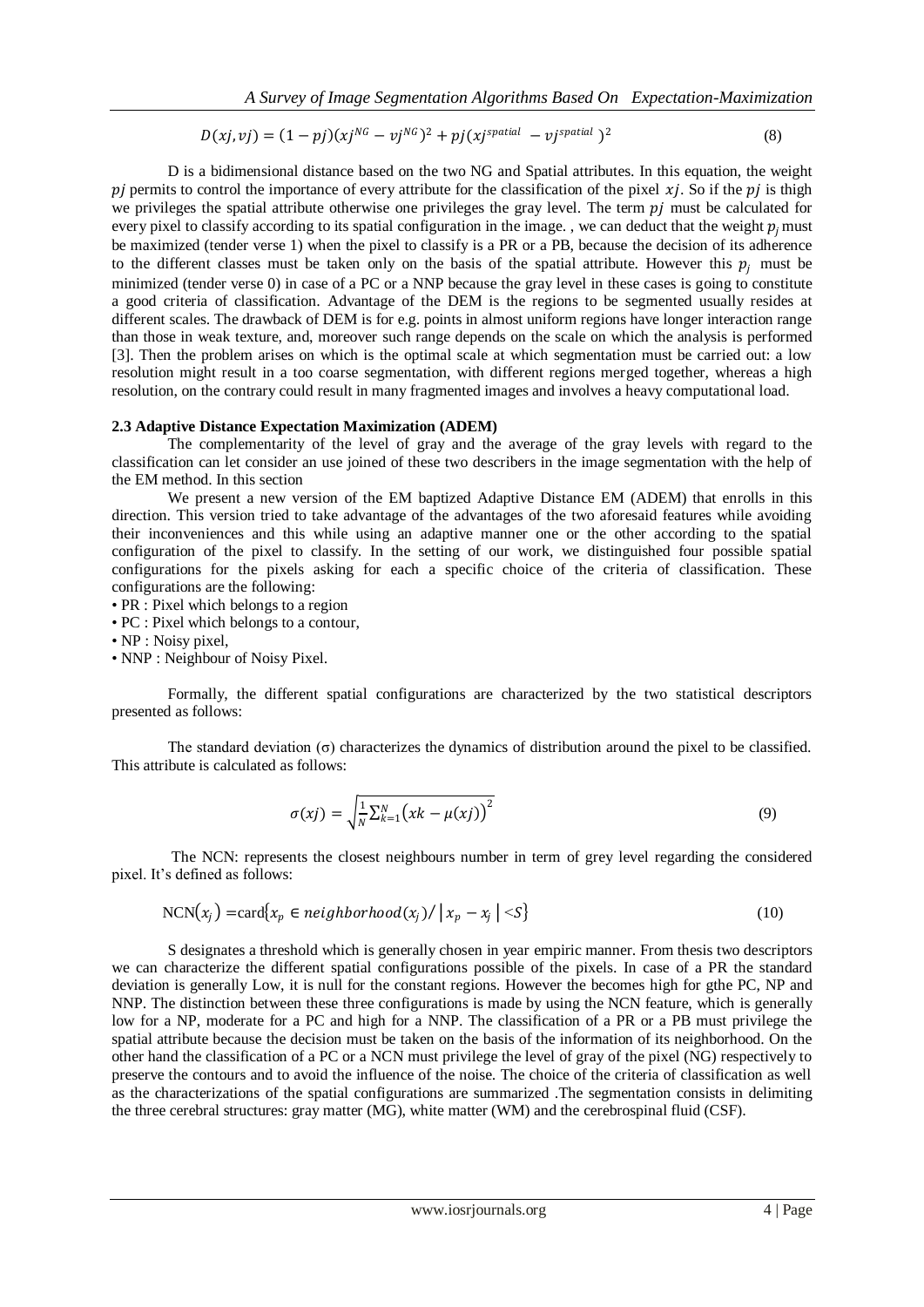|         |           | EM   | <b>DEM</b> | <b>ADEM</b> |
|---------|-----------|------|------------|-------------|
| Region  | CSF       | 200  | 10         | 4           |
|         | <b>GM</b> | 500  | 60         | 30          |
|         | WM        | 15   | 5          | 0           |
| Contour | CSF       | 500  | 450        | 100         |
|         | <b>GM</b> | 1120 | 1100       | 190         |
|         | WM        | 450  | 70         | 15          |

**Table: Badly classified pixels number contours and inside regions of MRI cerebral image**

## **2.4 Multiresolution Diffused Expectation Maximization (MDEM)**

MDEM is a novel scheme that results in a simple but effective segmentation algorithm for color images that: 1) retains the appealing characteristics of a feature clustering based approach; 2) takes into account spatial constraints while avoiding complex schemes such as MRFs; 3) it operates within a multiresolution framework, in order to reliably define regions of interest and efficiently perform required computations.

The MDEM algorithm is different from previously proposed methods. For instance, different approaches have tried to incorporate within the EM algorithm a prior term in order to maximize a log-posterior probability instead of log-likelihood, thus leading to quite complex EM steps [3],[4]. On the other hand, Haker et al. [5], have suggested to compute an initial posterior probability map, through some kind of preliminary classification (e.g., clustering), followed by anisotropic diffusion performed on such initial map in order to diffuse spatial constraints among probability sites; clearly, in this way final results strictly depend upon the goodness of the initial labeling. Here, we follow a different approach: we operate on the maximization of the log-likelihood function, and spatial context is implicitly accounted for along maximization via diffusion. Further, in order to take advantage of the structure of the image as represented at different scales, this methods has been carried out in a multiscale framework, thus yielding an accurate segmentation, without unduly increasing the computational load.

Here it as been assumed *K* fixed, in that we are not concerned with the problem of model selection. In general, this problem could be tackled by resorting to BIC or Akaike's information criteria [6]. However, this may not be necessary for biomedical images, since, depending on the application, the value of *K* is often assumed to be provided by prior knowledge of the anatomy being considered.

As a result we obtain a simple iterative segmentation algorithm which can be easily interpreted in terms of a multiresolution competition/cooperation scheme: at each resolution level of the pyramid, the E and M steps can be seen as an individual site competition between the *k* different label planes, while the interleaved diffusion step can be considered as a cooperation step within sites on the same plane with respect to the computational load, the whole algorithm is slightly slower than the EM procedure. Currently, it takes 30 seconds for a 256 *x* 256 2-D image, using an Intel P*IV* 3*:*4 GHz processor, equipped with 2 GHz RAM, under Windows XP operating system. Finally, simulations show that the method performs quite well on a variety of medical images either with respect to more standard methods or also techniques specifically designed for an application (for instance, our skin lesion segmentation results can be compared with examples provided by Xu et al. [7] and it is flexible enough to be used in a wide range of applications.

### **2.5 Neighborhood Expectation Maximization (NEM)**

In order to incorporate the spatial dependence into the objects, a modified version of the conventional expectation maximization (EM) [8] algorithm has been proposed in [9]. In this approach, the maximum likelihood criterion is penalized by a term that quantifies the degree of spatial contiguity of the pixels supporting the respective components of the probability density function (pdf) model. The spatial structure of a given data set is defined by using matrix  $W = (w_{jk})$ :

$$
\left(\mathbf{w}_{jk}\right) = \begin{cases} 1 \text{ if } \mathbf{x}_j \text{ and } \mathbf{x}_k \text{ are neighbours and } j \neq k, \\ 0 \text{ otherwise.} \end{cases}
$$
\n(11)

The following term is then used for regularizing the maximum likelihood criterion

$$
G(c) = \frac{1}{2} \sum_{j=1}^{n} \sum_{i=1}^{n} \sum_{k=1}^{c} c_{ij} c_{ik} w_{jk}
$$
(12)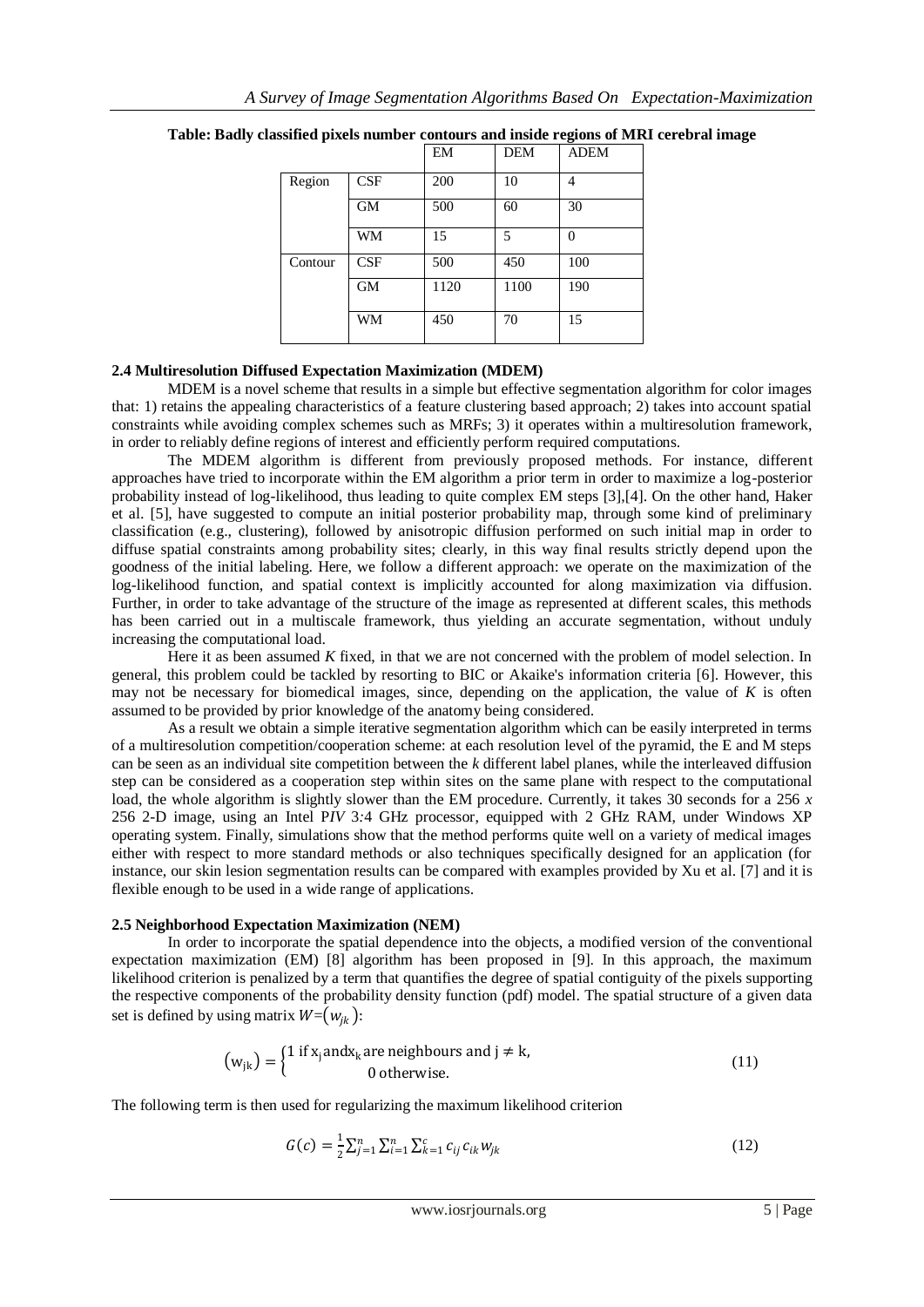Where c is the number of classes and  $c_{ij}$  is the probability that  $x_j$  belongs to class *i*. This term characterizes the homogeneity level of the partition. The more the classes contain adjacent elements, the greater this term is. The new criterion of the NEM algorithm is obtained by optimizing the weighted sum of two terms

$$
U(c, \varphi) = D(c, \varphi) + \beta G(c) \tag{13}
$$

Where  $D(c, \varphi)$  is the log-likelihood function of EM algorithm,  $\beta > 0$  is a fixed coefficient. Details about NEM can be found in [9]. This algorithm is maximized to get the optimum results just as the same structure as the PersonNameProductIDEM algorithm. Successful EM algorithm. Successful results have been reported for image segmentation using this algorithm.

#### **2.6 Variational Expectation-Maximization (VEM)**

In this paper we use a deterministic Bayesian approach such as the VEM algorithm. The number of mixture components is decided by using the Bayesian Information Criterion (BIC), which corresponds to the Minimum Description Length (MDL) [10].Integrating over the entire parameter space would amount to a very heavy computational task, involving multidimensional integration. Variational Bayes algorithm has been used for estimating hyperparameters of mixture models [2, 9]. In our approach we use the initialisation provided by the maximum log-likelihood as described in previous Section. The proposed algorithm is called variational expectation-maximization (VEM) algorithm.

The VEM algorithm is iterative and consists of two steps at each iteration: variational expectation (V-E) and variational maximization (V-M).

In the first step we compute the a posteriori probabilities, given the hidden variable distributions and their hyperparameters.

In the V-M step we find the hyperparameters that maximise the log-likelihood, given the observed data and their a posteriori probabilities.

In the V-E step we calculate the a posteriori probabilities for each data sample **x** j, depending on the hyperparameters:

$$
\hat{p}(i|x_j) = \exp\left[\frac{-1}{2}\log|S_i| + \frac{1}{2}\text{dlog}2 + \frac{1}{2}\sum_{k=1}^d \Psi\left(\frac{v_i+1-k}{2}\right) + \Psi(\lambda_i) - \Psi(\sum_{k=1}^N \lambda_k) - \frac{v_i}{2}\left(X_j - m_i\right)^T \beta_i s_i^{-1}(X_j - m_i) - d^2\beta i\right]
$$
\n(14)

In the V-M step we perform an intermediary calculation of the mean parameter as in the EM algorithm, but considering the a posteriori probabilities from (14):

$$
v_{k} = \left\{ X_{j} \mid k = \operatorname{argmax} \widehat{P}(i \mid X_{j}) \right\}
$$
\n
$$
i = 1
$$
\n(15)

Where  $\widehat{P}(i | X_j)$  are the a posteriori probabilities obtained at the convergence of VEM algorithm. An important issue in colour image segmentation is the selection of an appropriate colour space and that of a representative set of colours. Image respresentation in the L\*u\*v\* colour space has been found as appropriate to be modelled by Gaussian mixtures [11, 12].

#### **References**

- [1] SANJAY-GOPAL, S. and HEBERT, T.J.: 'Bayesian pixel classification using spatially variant finite mixtures and the Generalized EM algorithm', IEEE Trans. Image Proc., 1998, 7, pp.1014-1028
- [2] HAKER, S., SAPIRO, G. and TANNENBAUM, A.: 'Knowledge-based segmentation of SAR data with learned priors', IEEE Trans. Image Proc., 2000, 9, pp.299-301
- [3] G. Boccignone, M. Ferraro, An Information-theoretic Approach to Interactions in Images, Spatial Vision 12 (1999) 345-362.
- [4] S. Sanjay-Gopal, T.J. Hebert, Bayesian pixel classification using spatially variant finite mixtures and the generalized EM algorithm, IEEE Trans. Image Proc. 7 (1998) 1014-1028.

[5] Y. Zhang, M. Brady, and S. Smith, Segmentation of Brain MR Images Through a Hidden Markov Random Field Model and the Expectation-Maximization Algorithm, IEEE Transactions on Medical Imaging 20(1) (2001) 45-57.

- [6] S. Haker, G. Sapiro, A. Tannenbaum, Knowledge-based segmentation of SAR data with learned priors, IEEE Trans Image Proc. 9 (2000) 299-301.
- [7] D.J.C. MacKay, Information Theory, Inference, and Learning Algorithms, Cambridge University Press, UK, 2003.
- [8] L. Xu, M. Jackowski, A. Goshtasby, D. Roseman, S. Bines ,C. Yu, A. Dhawan, A. Huntley, Segmentation of skin cancer images, Image and Vision Computing 17(1999) 65-74.
- [9] Dempster, A.P.—Laird, N.M.—Rubin, D.B.: Maximum-Likelihood from Incomplete Data Via the EM Algorithm. J.Roy. Statist. Soc., Vol. B39, 1077, pp. 1–38.